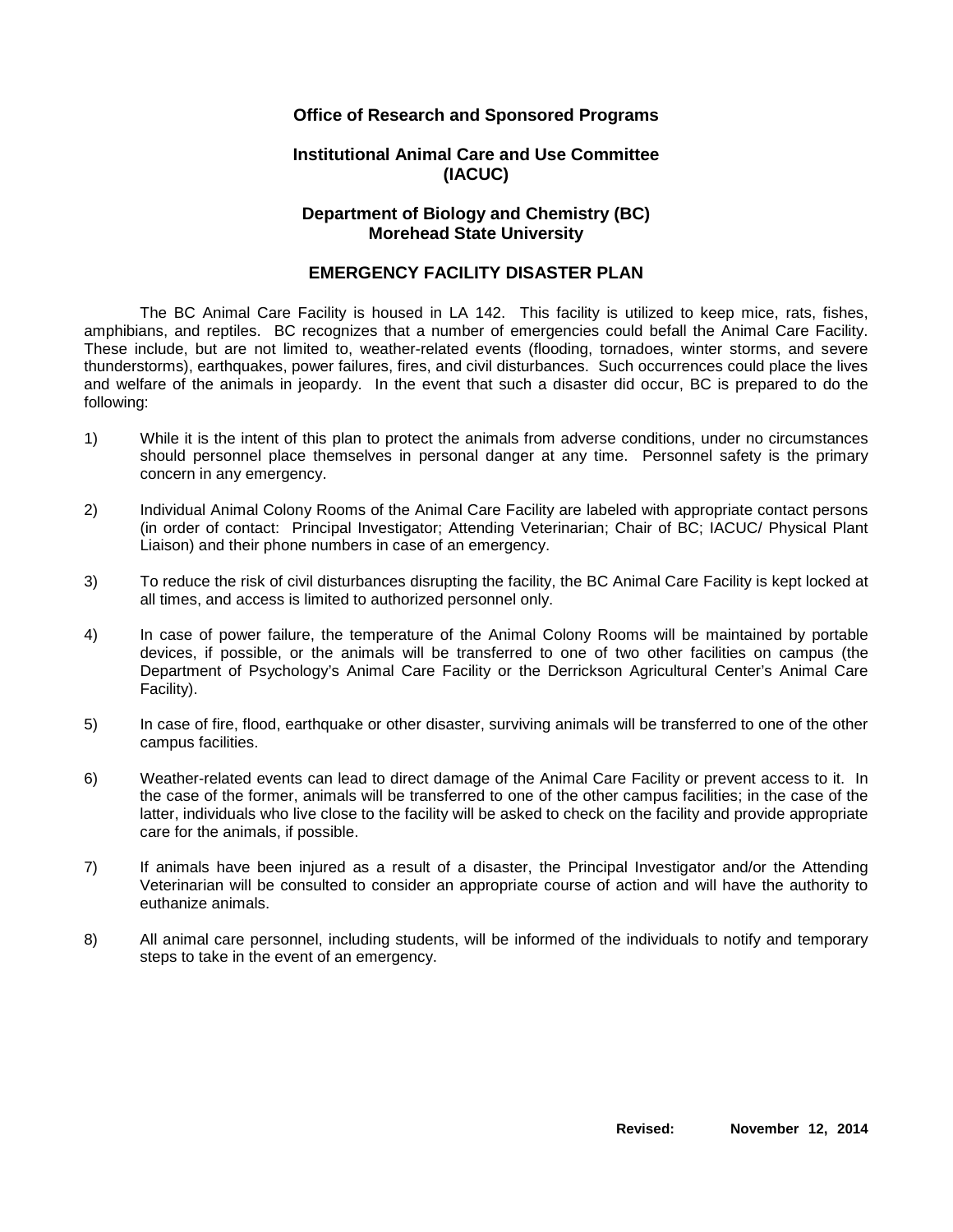#### **Department of Psychology Morehead State University**

## **EMERGENCY FACILITY DISASTER PLAN**

In the event of an emergency or disaster that threatens the well-being of rats housed in Reed Hall, Room 412E, the project director and/or the attending veterinarian will be notified first to determine the necessary actions to be taken. In the event that these individuals are unavailable, other individuals trained in the care and use of rats will be contacted (e.g., other psychology and biology faculty). These latter individuals will be authorized to take appropriate actions, including euthanasia, if the project director and attending veterinarian are unavailable. The names and phone numbers of all potential contact persons including the laboratory director, project director, attending veterinarian, IACUC/physical plant liaison, and other qualified faculty will be posted in the laboratory.

When possible, temporary measures will be taken to maintain the appropriate temperature, humidity, ventilation, and lighting until normal operations are restored. In the event that such measures are impossible or impractical, then arrangements will be made to transport the rats to another campus facility such as the Biological Sciences Lab Animal Facility or the Veterinary Technology Laboratory Facility. In the event that these facilities are unavailable and temporary measures cannot be taken to maintain an adequate environment, then the rats will be euthanized according to approved protocol procedures. Under no circumstances will animals be allowed to survive in conditions likely to produce severe or prolonged distress or pain.

All animal care personnel including students will be informed of the individuals to notify and temporary steps to take in the event of an emergency.